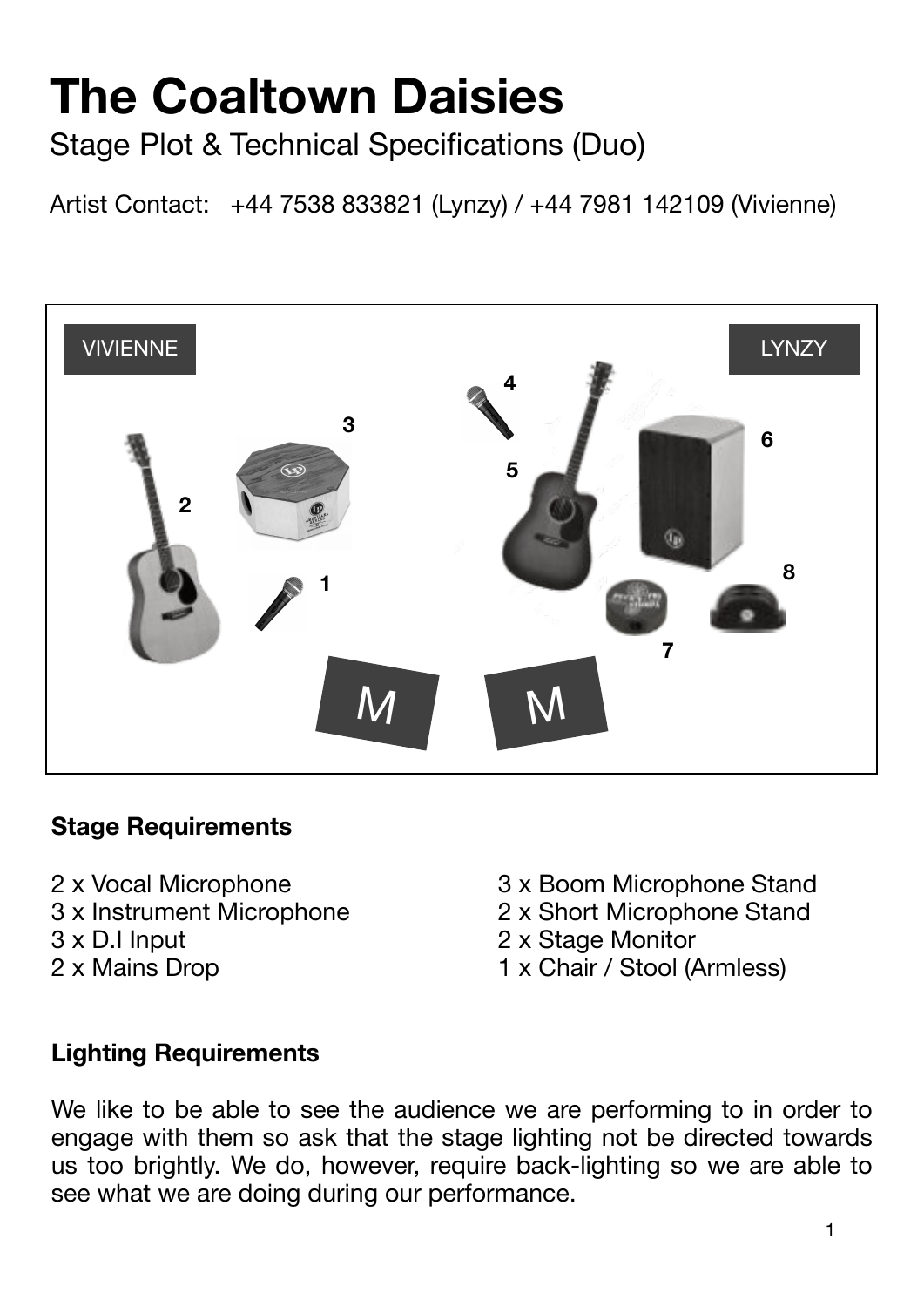#### **Mic / Line Requirements**

| <b>Channel</b> | Mic / Line  | <b>Instrument</b>      | <b>Insert</b> | Effect(s)             |
|----------------|-------------|------------------------|---------------|-----------------------|
| 1              | <b>SM58</b> | Vocal                  | <b>XLR</b>    | <b>Slight Reverb</b>  |
| $\overline{2}$ | D.I Box     | <b>Acoustic Guitar</b> | <b>Jack</b>   | N/A                   |
| 3              | <b>SM57</b> | Octo Snare             | <b>XLR</b>    | <b>Slapback Delay</b> |
| $\overline{4}$ | <b>SM58</b> | Vocal                  | <b>XLR</b>    | <b>Slight Reverb</b>  |
| 5              | D.I Box     | <b>Acoustic Guitar</b> | <b>Jack</b>   | N/A                   |
| 6              | <b>SM57</b> | Cajon                  | <b>XLR</b>    | <b>Slapback Delay</b> |
| 7              | D.I Box     | <b>Stomp Puck</b>      | <b>XLR</b>    | N/A                   |
| 8              | <b>SM57</b> | Floor<br>Tambourine    | <b>XLR</b>    | <b>Slight Reverb</b>  |

#### **Monitor Mix Notes**

| <b>Channel</b>                                                                                          | <b>Instrument</b>       | <b>Requirement(s)</b>                  |  |  |
|---------------------------------------------------------------------------------------------------------|-------------------------|----------------------------------------|--|--|
| Please do not apply any effect(s) of any kind to the monitor mix<br>unless otherwise stated. Thank you. |                         |                                        |  |  |
| 1                                                                                                       | Vocal                   | Mid to high level required in monitor. |  |  |
| 2                                                                                                       | <b>Acoustic Guitar</b>  | Low to mid level required in monitor.  |  |  |
| 3                                                                                                       | Octo Snare              | Not required in monitor.               |  |  |
| 4                                                                                                       | Vocal                   | Mid to high level required in monitor. |  |  |
| 5                                                                                                       | <b>Acoustic Guitar</b>  | Low to mid level required in monitor.  |  |  |
| 6                                                                                                       | Cajon                   | Not required in monitor.               |  |  |
| $\overline{7}$                                                                                          | Stomp Box               | Low level required in monitor.         |  |  |
| 8                                                                                                       | <b>Floor Tambourine</b> | Not required in monitor.               |  |  |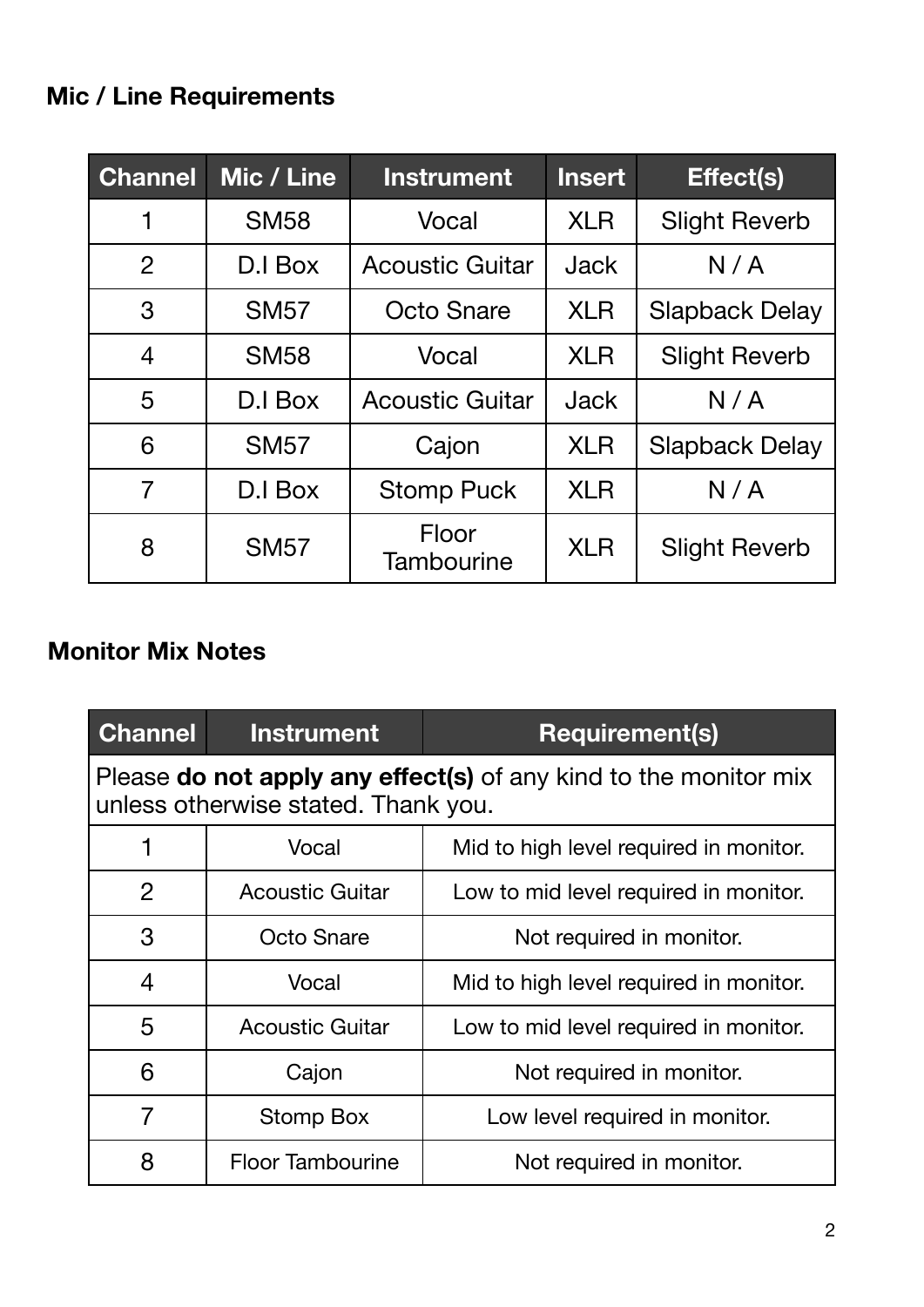### **The Coaltown Daisies** Stage Plot & Technical Specifications (Trio)

Artist Contact: +44 7538 833821 (Lynzy) / +44 7981 142109 (Vivienne)



#### **Stage Requirements**

- 
- 
- 
- 
- 3 x Vocal Microphone 4 x Boom Microphone Stand
- 3 x Instrument Microphone 2 x Short Microphone Stand
- 4 x D.I Input 3 x Stage Monitor
- 2 x Mains Drop 2 x Chair / Stool (Armless)

#### **Lighting Requirements**

We like to be able to see the audience we are performing to in order to engage with them so ask that the stage lighting not be directed towards us too brightly. We do, however, require back-lighting so we are able to see what we are doing during our performance.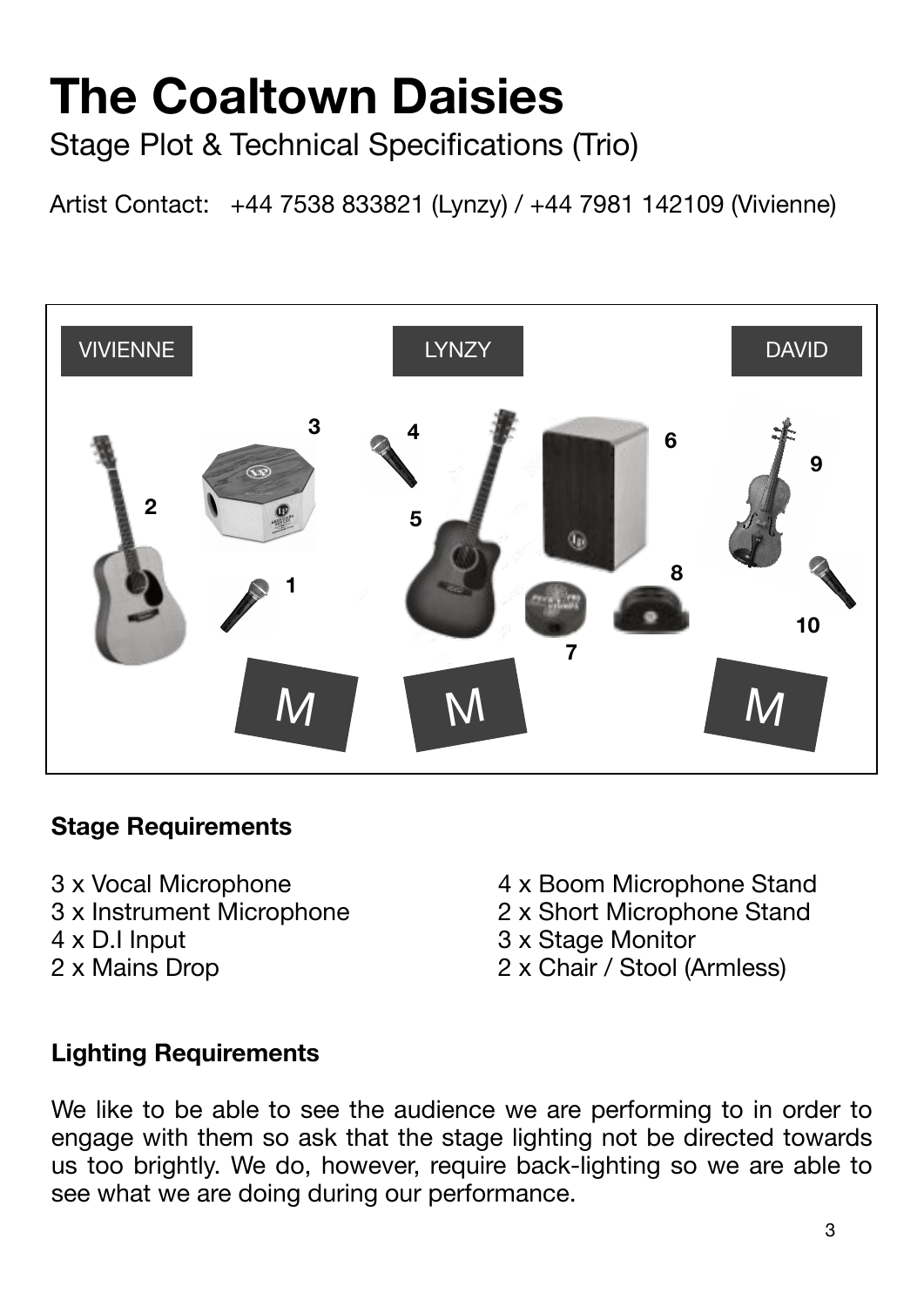#### **Mic / Line Requirements**

Vivienne and Lynzy are to have the same requirements as *Page 2*. *The following table contains the Mic / Line Requirements and for the accompanying musicians only.*

|    | <b>Channel Mic / Line</b> | <b>Instrument</b> | <b>Insert</b> | <b>Effect(s)</b>     |
|----|---------------------------|-------------------|---------------|----------------------|
| 9  | D.I Box                   | Fiddle            | Jack          | N/A                  |
| 10 | <b>SM58</b>               | Vocal             | <b>XLR</b>    | <b>Slight Reverb</b> |

#### **Monitor Mix Notes**

Vivienne and Lynzy are to have the same requirements as *Page 2*. *The following table contains the Monitor Mix Notes for the accompanying musicians only.*

| Channel                                                                                                        | <b>Instrument</b> | <b>Requirement(s)</b>                  |  |
|----------------------------------------------------------------------------------------------------------------|-------------------|----------------------------------------|--|
| Please <b>do not apply any effect(s)</b> of any kind to the monitor mix<br>unless otherwise stated. Thank you. |                   |                                        |  |
|                                                                                                                | Fiddle            | Low to mid level required in monitor.  |  |
| 10                                                                                                             | Vocal             | Mid to high level required in monitor. |  |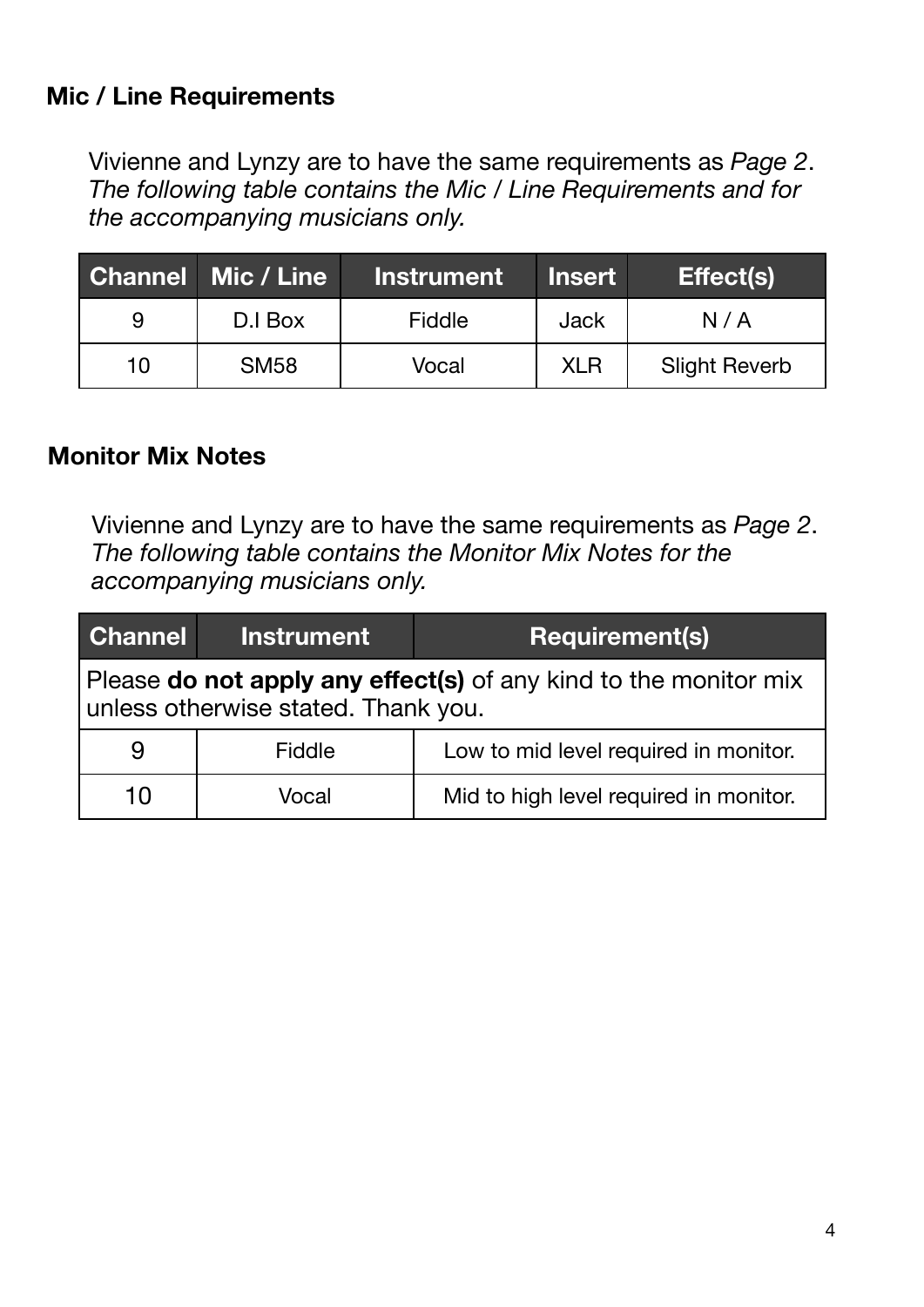## **The Coaltown Daisies**

Stage Plot & Technical Specifications (Quartet)

Artist Contact: +44 7538 833821 (Lynzy) / +44 7981 142109 (Vivienne)



#### **Stage Requirements**

- 
- 
- 
- 
- 4 x Vocal Microphone **8** 6 x Boom Microphone Stand
- 3 x Instrument Microphone 2 x Short Microphone Stand
	-
- 5 x D.I Input 4 x Stage Monitor<br>
2 x Mains Drop 3 x Chair / Stool (A 3 x Chair / Stool (Armless)

#### **Lighting Requirements**

We like to be able to see the audience we are performing to in order to engage with them so ask that the stage lighting not be directed towards us too brightly. We do, however, require back-lighting so we are able to see what we are doing during our performance.